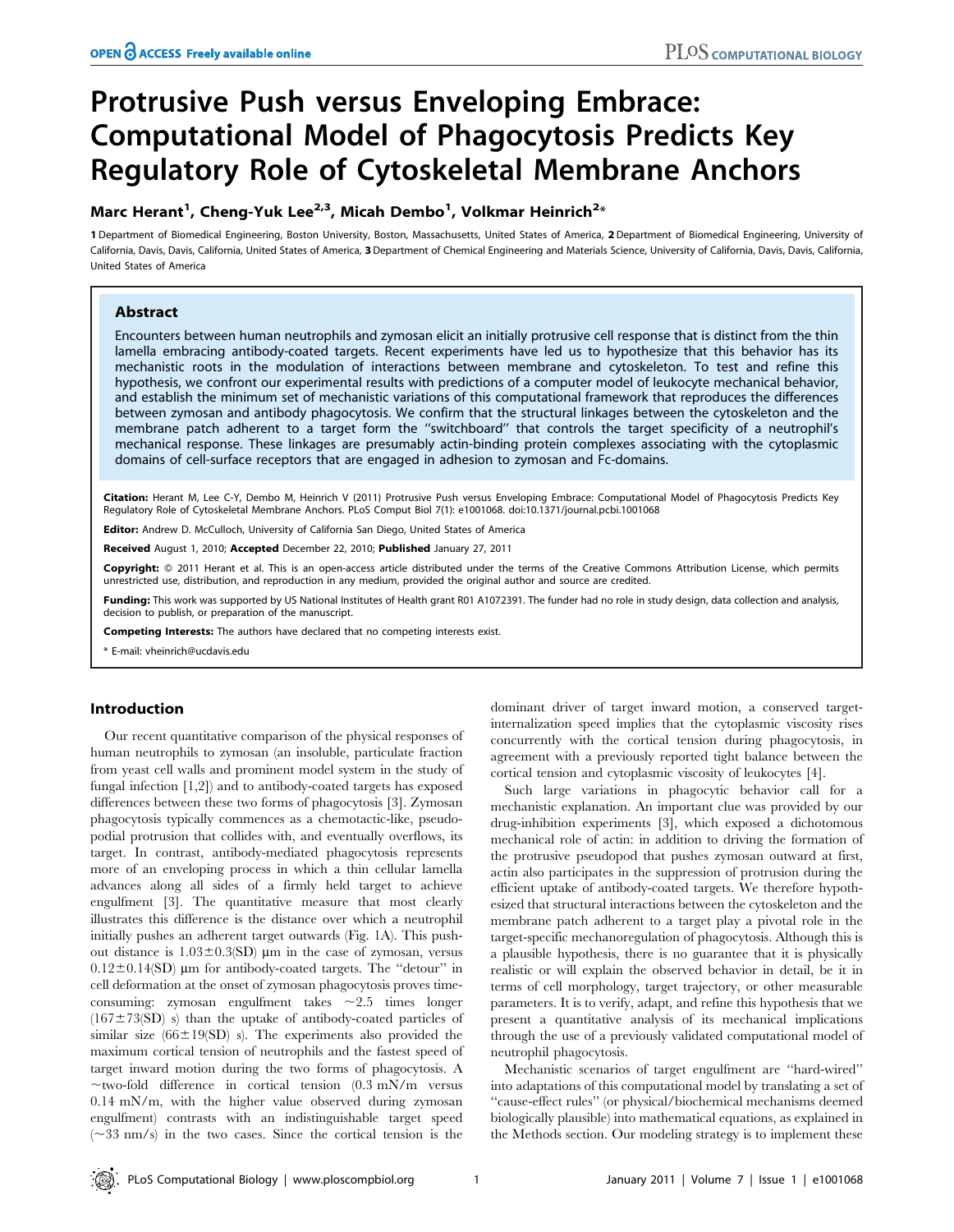#### Author Summary

Recent micropipette experiments have provided a unique live view of ''one-on-one'' interactions between human neutrophils and their phagocytic targets. Our results revealed surprising differences between two prominent immunological pathways: the response to fungal targets (mimicked using zymosan particles), and antibody-mediated phagocytosis. Whereas antibody-coated targets were ''pulled'' into the cell in a straightforward manner, zymosan particles were internalized only after an initial outward ''push''. We hypothesized that structural interactions between the cytoskeleton and the membrane patch adherent to a target play a pivotal role in the control of this target specificity. To verify and refine this hypothesis, we here compare our experimental results with predictions of suitable adaptations of a previously validated computational model of neutrophil mechanical behavior. By optimizing the model to best match our experiments, we corroborate that the primary mechanistic origin of the target-specific cell behavior indeed lies in the strength of cytoskeletal membrane anchors.

equations in a self-consistent manner in a physically realistic computational framework, and solve the resulting problem numerically to predict the cellular behavior. A given model then is iteratively optimized by improving initial guesses of adjustable



Figure 1. Overview of single-cell/single-target experiment and computer model. (A) Example videomicrographs of a phagocytosis experiment showing the typical initial response of a pipette-held neutrophil to adhesive contact with a zymosan particle. The dashed line depicts part of the time-dependent positional trajectory of the target center (measured relative to the opposite edge of the main cell body, red line). The scale bar is 10  $\mu$ m. (B) Snapshot of a computer simulation. The zymosan particle is modeled as a rigid sphere. The insets enlarge the pseudopod engulfing the particle. The leading, white membrane patch marks the region where a signaling messenger is produced. The coloring of the lamella interior reflects the relative density of the cytoskeletal actin network (top half) and the relative concentration of the messenger (bottom half). doi:10.1371/journal.pcbi.1001068.g001

parameters until the predictions of this framework satisfactorily match experimental observations.

### Methods

#### Computer model of autonomous leukocyte deformation

In earlier work, we have developed and extensively validated a finite-element model of the human neutrophil, and applied it successfully to chemotactic and phagocytic mechanics [5,6]. It is based on the "reactive interpenetrating flow" formalism [5,7]. Briefly, it conceptualizes the cell interior as a mixture of two materials, the cytoskeleton and the cytosol, enclosed by an envelope, the cell membrane. The cytoskeleton plays the crucial role in controlling the dynamics of cell deformation, whereas the cytosol is a ''filler'' material whose relocation is driven by pressure gradients. The two phases can convert into each other, reflecting, for instance, the polymerization/depolymerization of G- and Factin. A movable and deformable boundary endowed with surface tension represents the cortical membrane. Mass and momentum conservation equations determine the evolution of this continuum mechanical model in a self-consistent manner.

To model phagocytic behavior, we have identified a number of necessary prescriptions to account for adhesion, basic signaling, and the generation of mechanical forces [6]. First, we implement an adhesive interaction between the cell surface and the target. Once cell contact with a patch of target is established, detachment is proscribed (as observed). The leading edge of the adherent membrane region is assumed to stimulate transient production of a generic signaling ''messenger'' that locally triggers conversion of the low-viscosity (cytosolic) phase into the high-viscosity (cytoskeletal) phase, akin to cytoskeletal polymerization (Fig. 1B). The degree of polymerization in turn determines the magnitude of a repulsive (or ''disjoining'') force between the membrane and the cytoskeleton that then leads to local protrusion. (This continuum model of protrusion encompasses, but is not limited to, the Brownian ratchet mechanism [8].) Finally, our previous work on neutrophil phagocytosis of antibody-coated beads exposed the necessity to invoke an attractive force between the membrane adherent to the bead and the cytoskeleton that essentially acts to ''flatten'' the neutrophil onto the bead [6].

Mathematical equations representing the physics of the above mechanistic concepts have been published previously [6]. We solve these model equations numerically through a Galerkin finiteelement method using a mesh of quadrilaterals as described in Dembo [9] and Herant et al. [5]. Briefly, the calculation is advanced over a time step  $\Delta t$  (determined by the Courant condition or other fast time scale of the dynamics) by means of five sequential operations:

- 1. The mesh boundary is advected according to the flow of the cytoskeletal network, and then mesh nodes are repositioned for optimal resolution while preserving mesh topology, boundaries and interfacial surfaces [10].
- 2. Mass is advected from the old mesh positions to the new mesh using a general Eulerian-Lagrangian scheme with upwind interpolation [11].
- 3. Diffusive mass transport and chemical reactions are treated according to a backward Euler (implicit) scheme coupled with a Galerkin finite-element treatment of spatial derivatives and boundary conditions.
- 4. Constitutive laws are used to compute necessary quantities such as viscosities.
- 5. Finally the momentum equations and the incompressibility condition together with the applicable boundary conditions are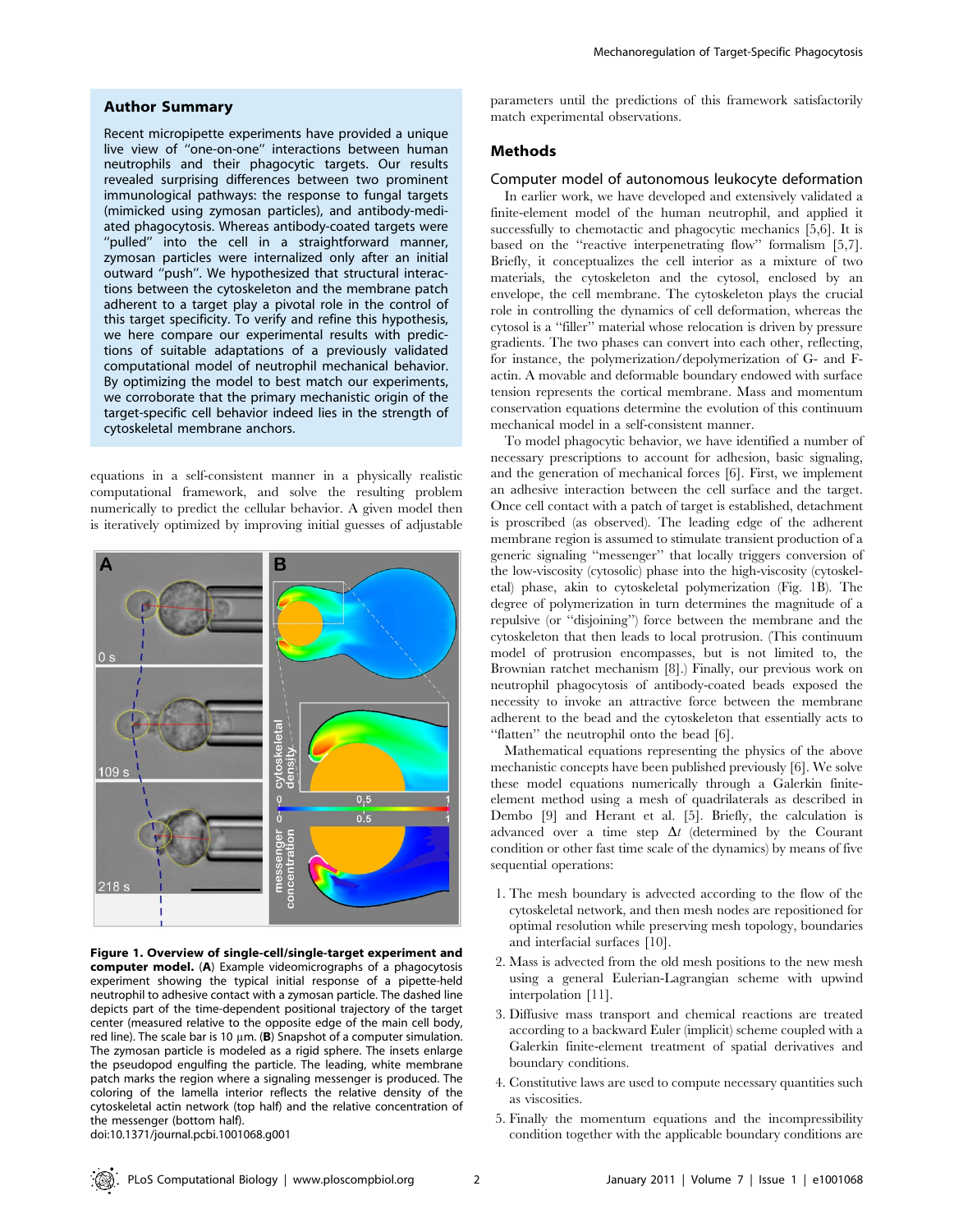discretized using the Galerkin approach, and the resulting system is solved for the pressure, velocity of the cytoskeletal network, and cytosolic velocity.

This computational cycle is repeated until the simulation is complete. Cylindrical symmetry allows the use of a twodimensional mesh to solve the axisymmetric version of the model equations. Numerical convergence is confirmed by checking that the results are not sensitive to variations of the tolerance of the different iterations performed by the code as well as to variations of the spatial resolution. Calculations are conducted on PC workstations and typically take a few hours per run.

#### Results

Two distinct yet closely related questions arise from the experimental comparison of the phagocytosis of zymosan and antibody-coated beads [3]: What are the differences in cellsignaling cascades that are triggered by the different receptors recognizing these targets? What distinguishes the mechanical processes that govern the different forms of particle internalization? Biological phagocytosis research primarily addresses the former (e.g., [12,13]); in contrast, this paper focuses on the latter, i.e., on physical mechanisms that are fundamental to our understanding of not only phagocytosis but all processes involving eukaryotic cell motility.

We have previously established an optimal computational model describing the phagocytic uptake of antibody-coated beads by human neutrophils [6]. Our strategy here is to take this successful computational model of Fc $\gamma$ -mediated phagocytosis as a baseline, and determine what changes must be made to recover the behavior observed in the phagocytosis of zymosan. The ''virtual'' phagocytic target in all simulations is a rigid spherical particle with a diameter of 3.2 µm. We prescribe the time course of the neutrophil cortical tension as measured, i.e., increasing from a resting value of 0.025 mN/m to 0.3 mN/m during the engulfment of zymosan, and to 0.15 mN/m in the case of antibody-coated beads. We previously presented a more elaborate model of the behavior of the cortical tension [14]; however, using observed rather than modeled cortical tension values reduces the complexity of the comparative analysis of phagocytic mechanics that is the primary focus of this paper.

Fig. 2 shows the results of our adapted model of zymosan phagocytosis, as well as simulations of  $Fc\gamma$ -mediated phagocytosis using the previously established model [6] (see also Supporting Videos S1 and S2). Differences between the two models are summarized in Table 1. Both simulations are in excellent agreement with corresponding observations. To achieve such agreement in the case of zymosan phagocytosis, the following changes had to be incorporated into our original model of  $Fc\gamma$ mediated phagocytosis:

- N A qualitatively different set of interaction forces at the celltarget interface,
- N A lower degree of cytoskeletal polymerization at the pseudopod's leading edge during zymosan engulfment, and



Figure 2. Comparison of optimal computer simulations with experimental observations. (A and F) Filmstrips of videomicrographs of neutrophil phagocytosis of a zymosan particle (A) and an antibody-coated bead (F). The scale bar is 10  $\mu$ m. (**B and E**) Snapshots of our simulations of the engulfment of zymosan (B) and antibody-coated targets (E). Note that the simulations were optimized to reproduce the average experimental behavior and are not the best match to the examples in (A) and (F). The coloring of the cell interior reflects the relative density of the cytoskeletal actin network. (C and D) Comparison of time-course graphs of three typical experimental target trajectories (noisy dark-gray curves, cf. Fig. 1A) with the respective results of the optimal simulations (red) for both forms of phagocytosis. Also shown are measured (light-gray curves) as well as prescribed, simplified cortical tension timelines (blue). doi:10.1371/journal.pcbi.1001068.g002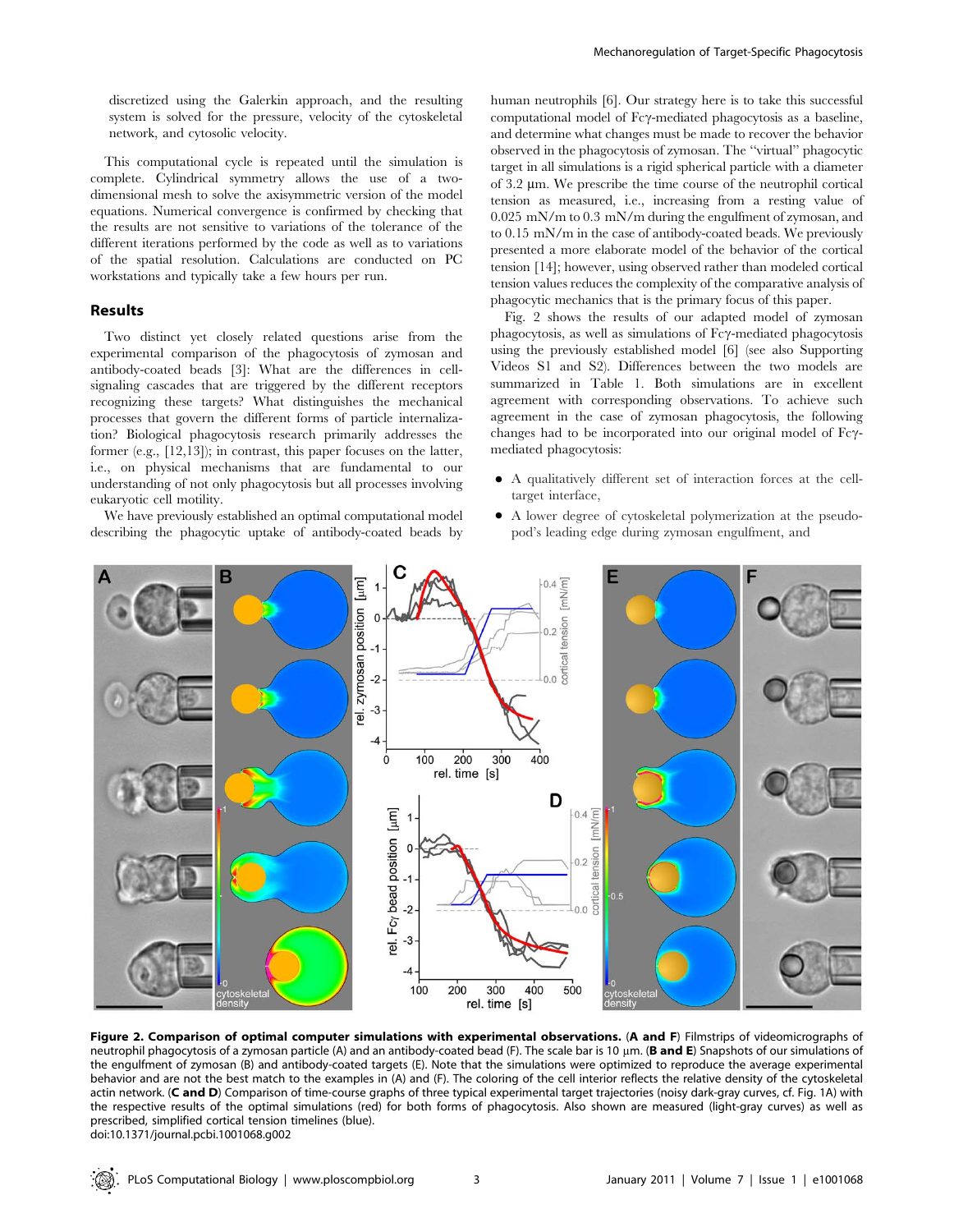Table 1. Summary of mechanoeffectors in the target-specific computer models.

|                                                             | <b>Phagocytic target</b>      |                                        |
|-------------------------------------------------------------|-------------------------------|----------------------------------------|
| Mechanical effector                                         | Antibody-coated bead          | Zymosan particle                       |
| <b>Adhesion</b>                                             | upon contact; irreversible    |                                        |
| Local stimulus of actin polymerization and protrusive force | 100%                          | 75%                                    |
| Protrusive force at free membrane                           | same                          |                                        |
| Protrusive force at cell-target contact region              | none                          | 50% of above force at free membrane    |
| Attractive force between adherent membrane and cytoskeleton | 100%                          | none                                   |
| <b>Cortical tension</b>                                     | linear rise to plateau        |                                        |
|                                                             | $0.025 \rightarrow 0.15$ mN/m | $0.025 \rightarrow 0.3$ mN/m           |
| <b>Cytoplasmic viscosity</b>                                | constant throughout           | five-fold rise concurrent with tension |

doi:10.1371/journal.pcbi.1001068.t001

N A significant rise in viscosity within the cell body toward the end of zymosan phagocytosis.

We discuss each of these aspects in turn.

We have shown previously that a combination of attractive force and lack of protrusion at the membrane-bead interface accounts for two distinctive features of  $Fc\gamma$ -mediated phagocytosis: the absence of significant outward motion of the bead at the onset of engulfment, and the thin lamellar pseudopod embracing the bead [6]. In contrast, zymosan particles do exhibit significant outward motion before engulfment, and the pseudopods surrounding zymosan are thick (Fig. 2; [3]). Hence we find that the attractive force is superfluous when modeling this case. Yet even after its removal, the modeled outward motion of the target remains much less than typically observed in zymosan phagocytosis (Fig. 3, blue line). To reproduce the measured initial push-out distances of zymosan particles, it is necessary to postulate that in this case, the protrusive force driving out free (non-adherent) membrane also pushes to some extent against the membrane in contact with the target – much as if the contact patch acted as a chemoattractant rather than a locus of contraction-inducing adhesion. On the other hand, when implementing this polymerization-driven protrusion force at the cell-target interface and ascribing to it the same ''full'' strength as at the free membrane, the resulting outward motion of the target far overshoots the observed distances (Fig. 3, red line). Only by choosing a middle ground—i.e., setting the strength of the protrusive force at the cell-target interface to 50% of the value acting at the free membrane—are we able to recover the correct behavior (Fig. 2).

How does one interpret these differences in local protrusion? Consider a cell-surface patch in adhesive contact with an external rigid object. If the engaged adhesion receptors are strongly anchored in the cytoskeleton, they tightly couple the latter to the external object. Then, any disjoining force (such as due to de novo actin polymerization) must act against the tensile stress in the molecular structures linking the object to the cytoskeleton. A protrusive deformation will ensue only if the disjoining force exceeds the strength of this link. On the other hand, if an external object adheres only via membrane binding without further internal structural linkage, local disjoining forces will drive protrusion as if the contact patch was a region of free membrane. Based on this reasoning, we conclude that the adhesion of human neutrophils to antibody-coated targets exhibits strong cytoskeletal coupling, whereas in phagocytic adhesion to zymosan the cytoskeletal linkage is weak (but not non-existent).

We also see that the completion of engulfment takes longer for zymosan particles than for antibody-coated beads of the same size. This difference in engulfment duration can be accounted for in the simulations of zymosan phagocytosis by a 25% weaker stimulus of polymerization and protrusive force. Finally, the combination of high cortical tension and large initial target-push-out distance should lead to a much faster inward motion of zymosan particles than actually observed. The only remaining parameter that can be adjusted in the simulations to slow down the inward motion of zymosan is the interior viscosity of the cell body. Whereas this viscosity remains constant throughout the simulation of  $Fc\gamma$ mediated phagocytosis, our model of zymosan phagocytosis implements a five-fold increase of the viscosity that occurs concurrently with the rise of the cortical tension. This change in



Figure 3. Elimination of potential mechanisms of zymosan phagocytosis due to mismatch between the predictions of the respective computer simulations and experimental results. The noisy, light-gray curve is a ''benchmark'' positional trace of a zymosan particle as typically measured in single-cell experiments. Trajectories of unsuccessful simulations are shown in blue (original Fc $\gamma$  model without attractive force) and red (after adding a full-strength protrusive force at the cell-target contact region). Included are snapshots of unsatisfactory simulations corresponding to the time points marked by circles. doi:10.1371/journal.pcbi.1001068.g003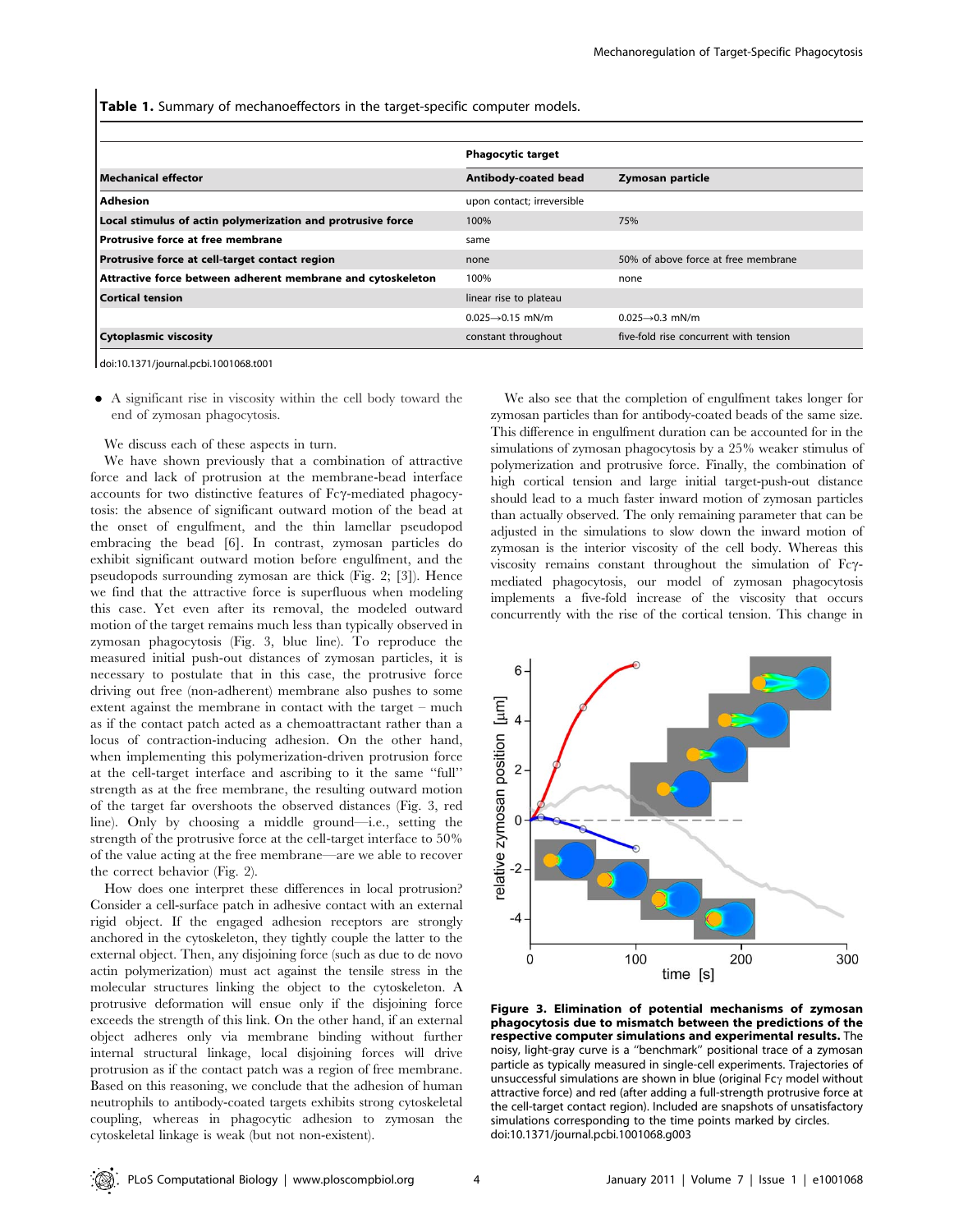cytoplasmic viscosity is assumed to take place throughout the cell interior because otherwise, the intracellular region with the lowest viscosity would determine the rate of cell rounding. To match the measurements, this lowest viscosity would have to have the value currently used for the whole cell interior, and the viscosity in the remainder of the cell would be even higher. Physically, the viscosity increase corresponds to a high degree of polymerization and/or cross-linking of cytoskeletal components throughout the cell.

#### Discussion

This computational study examines the mechanistic underpinnings of distinct physical responses of human neutrophils to zymosan and antibody-coated targets. A direct quantitative comparison of a finite-element model of the neutrophil with recent single-cell/single-target experiments [3] allows us to corroborate or discard mechanistic hypotheses about the mechanoregulation of phagocytosis. Key to the success of this comparison has been a suitable experimental design, i.e., an essentially axisymmetric configuration that isolated the cell-target interactions of interest from potential interference by other cellular processes (such as cellsubstrate interactions of adherently kept immune cells).

Our computational framework integrates the reactive interpenetrating flow formalism [7] with cell adhesion, basic signaling, and the autonomous generation of forces [6]. We use this framework to establish the variations in the modeled interplay of mechanical forces that most closely reproduce the observed differences in cell behavior. This enquiry complements previous studies of zymosanand antibody-mediated phagocytosis that have focused on differences in receptor-mediated recognition and biochemical signaling [12,13,15,16]. By considering generic mechanistic principles, our computational approach is able to cover mechanical outcomes from underlying processes involving a range of cellular receptors and associated signaling reactions.

Our overall strategy has been to vet mechanistic scenarios of phagocytic target uptake by postulating and testing biologically plausible cause-effect relationships. Additional assumptions implemented in our simulations include the irreversibility of cell-target adhesion and the time dependence of the cortical tension (as measured). We do not impose any particular aspects of the cell morphology; instead, the time courses of both the shape (including surface area) of our ''virtual immune cell'' as well as the cytoskeletal density distribution (as seen in Figs. 2, B and E, and in the Supporting Videos S1 and S2) are outcomes of the simulation.

Summarizing our findings, a simplified ''mechanistic timeline'' of zymosan phagocytosis encompasses the following stages:

- Cell-target contact leading to recognition and adhesion.
- N Local, transient signaling emanating from the region of fresh contact.
- N Local protrusion of the cytoskeleton, resulting in pseudopod formation, gradual growth of the contact region and continual advance of the primary signaling source of actin polymerization.
- $\bullet$  Rise of the cortical tension, causing the zymosan particle to be pulled into the cell. Concurrently, the cytoplasmic viscosity increases, reflecting stimulation of the cell as a whole.
- N Rounding of the cell and eventual decrease of the cortical tension and cytoplasmic viscosity, completing the uptake of zymosan.

The primary difference between this mechanistic sequence and Fc $\gamma$ -mediated phagocytosis is the following. Neutrophil contact

with an antibody-coated target suppresses cell protrusion directly underneath the cell-target contact region, presumably due to a stronger structural association of the adherent membrane with the cytoskeleton. On a molecular scale, we speculate that these linkages are actin-binding protein complexes that also associate with the cytoplasmic domains of  $Fc\gamma$ -receptors engaged in adhesion. (The postulated difference in cytoskeletal coupling may be due either to distinct strengths of individual linkages between receptors and actin, or to a difference in densities of the engaged receptors.) As a result, protrusion is limited to the cell surface not in contact with the target, leading to a pseudopodial lamella that envelops the target.

Worth highlighting in this physical perspective of phagocytosis is the common role of the cortical tension as primary driver of inward target motion. Note that this contrasts with the notion that an actual inward pulling force, presumably generated by molecular motors, should mainly be responsible for drawing the target into a cell. Neither our experiments (e.g., in the presence of myosin-II inhibitors) [3] nor our modeling work found evidence for a significant participation of such a contractile force in inward target movement. Instead, the cortical-tension-driven tendency of a cell to round up, in conjunction with strong adhesion between the cell membrane and target, appears to be the dominant mechanical cause of target motion into the cell, as also supported by the synchronous onsets of cortical tension rise and target inward movement seen in Figs. 2, C and D.

In closing, this study not only illuminates fundamental mechanisms driving the target-specific physical immune responses of human neutrophils, it also reinforces that the present computational framework represents a biologically plausible and physically realistic model of ''virtual immune cells''. In addition to correctly reproducing distinct cell morphologies observed in a range of experiments, this model also matches the dynamics of cell deformation, such as the overall engulfment times, or the timedependent target trajectories measured in phagocytosis experiments. As an early model for calculation of a spectrum of autonomous cellular motions at this level of complexity, it is a step toward one of the key goals of computational biology, i.e., achieving true predictive power.

#### Supporting Information

Video S1 Finite-element computer simulation of phagocytosis of a zymosan particle by a human neutrophil. The zymosan particle is modeled as a rigid sphere (diameter of  $3.2 \mu m$ , shown in orange). The coloring of the cell interior (legend shown at the left) reflects the relative density of the cytoskeletal actin network. The counter at the upper right gives the elapsed time in seconds.

Found at: doi:10.1371/journal.pcbi.1001068.s001 (1.86 MB MOV)

Video S2 Finite-element computer simulation of phagocytosis of a 3.2  $\mu$ m (diameter) antibody-coated bead by a human neutrophil. The coloring of the cell interior (legend shown at the left) reflects the relative density of the cytoskeletal actin network. The counter at the upper right gives the elapsed time in seconds.

Found at: doi:10.1371/journal.pcbi.1001068.s002 (1.15 MB MOV)

#### Author Contributions

Conceived and designed the experiments: MH VH. Performed the experiments: CYL. Analyzed the data: MH CYL VH. Contributed reagents/materials/analysis tools: MH MD. Wrote the paper: MH VH.